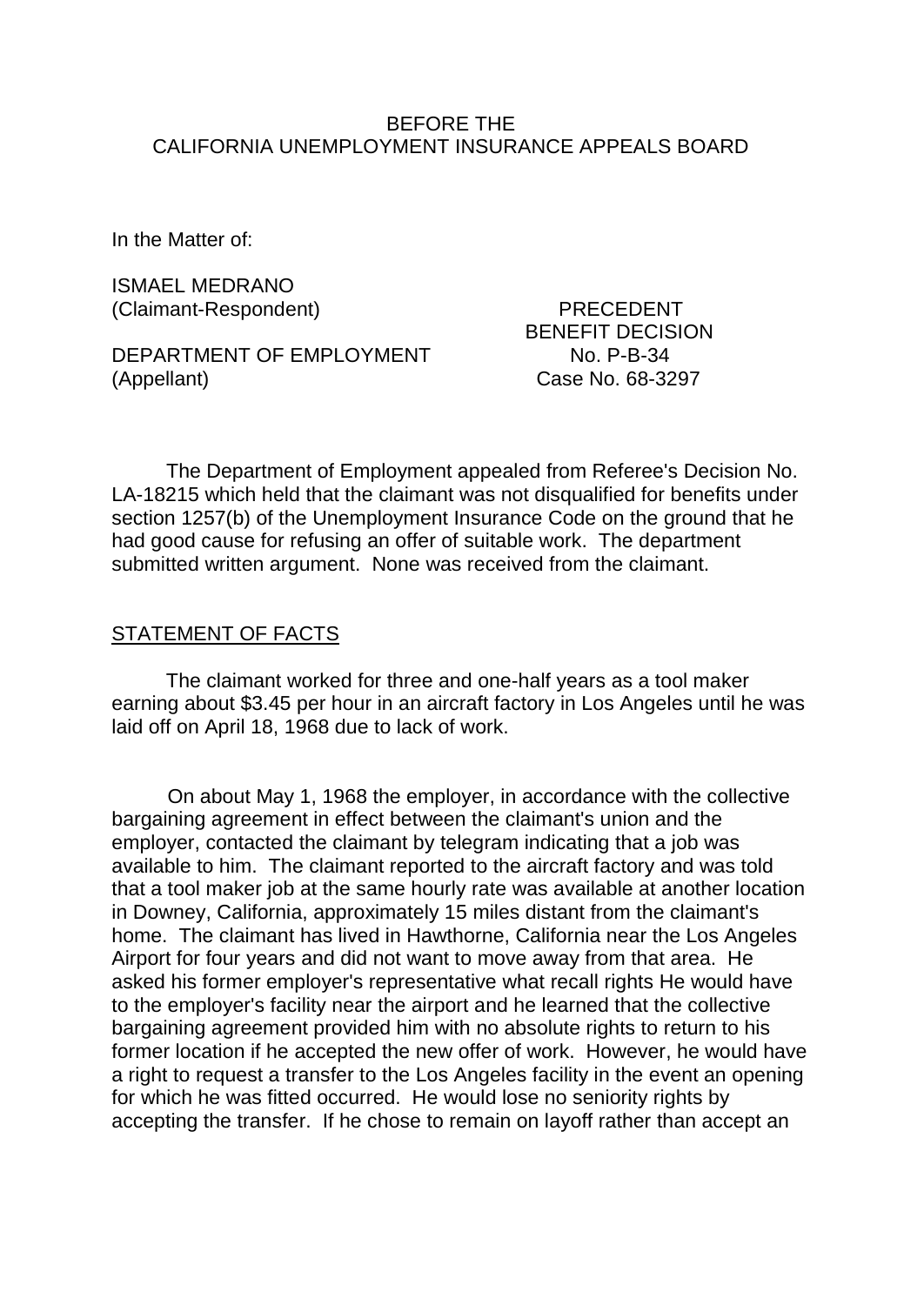offer of work at the other location, he would still maintain his recall rights. He refused that job and maintained his right to be recalled to the Los Angeles facility.

The claimant has an automobile and could have commuted to the prospective location in about an hour.

### REASONS FOR DECISION

Section 1257(b) of the Unemployment Insurance Code provides that an individual is disqualified for unemployment benefits if "he, without good cause, refused to accept suitable employment when offered to him, or failed to apply for suitable employment when notified by a public employment office."

Section 1258 of the Unemployment Insurance Code defines "suitable employment" as (1) "work in a person's usual occupation" or (2) work "for which he is reasonably fitted" considering such facts as "the degree of risk involved to his health, safety, and morals, his physical fitness and prior training, his experience and prior earnings, his length of unemployment and prospects for securing local work in his customary occupation, and the distance of the available work from his residence."

The work which was offered to the claimant was work at which he had experience and which would have paid comparable wages to those which he had received during the latter part of his employment in the Los Angeles establishment of the employer. The work was within reasonable commuting distance from his home in Hawthorne, California. Therefore, it was suitable work.

The issue, then, is whether the claimant had good cause for refusing such employment. The claimant's reason for refusing the employment was the fact that he would lose recall rights to the Los Angeles facility. By accepting the alternative, his seniority would have been continued and he could have later requested a transfer to the Los Angeles facility in the event an opening for which he was fitted occurred. The sole question is, therefore, whether the loss of recall rights to a place of preferred employment is such a substantial loss as to establish good cause for the refusal of an offer of suitable work. We do not think it does. In our opinion, the claimant's refusal of immediate employment and his election to remain unemployed so that he could accept employment at a preferred location which might or might not have occurred in the foreseeable future was without good cause.